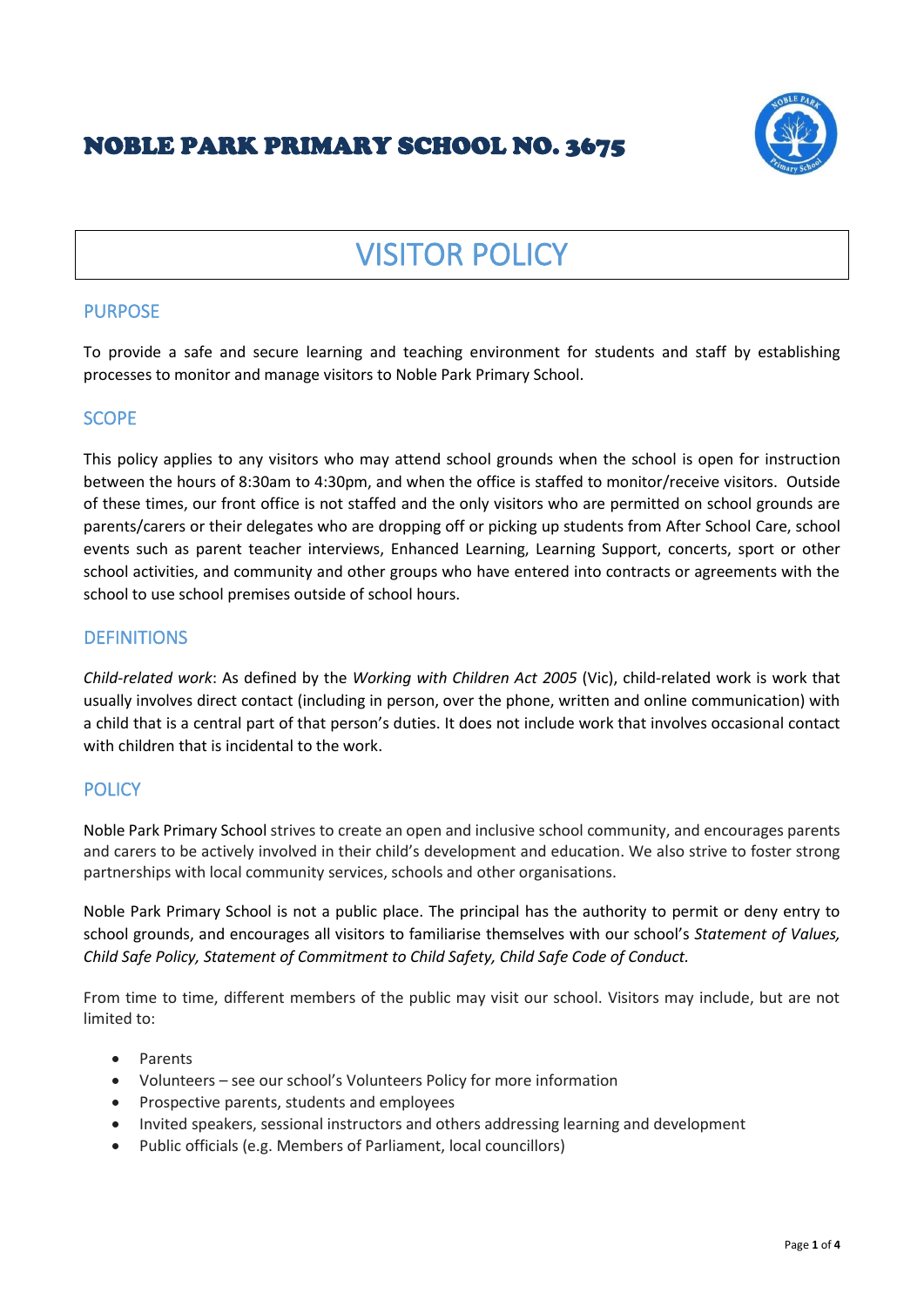- Persons conducting business e.g.: uniform suppliers, booksellers, official school photographers, commercial salespeople
- Tradespeople
- Children's services agencies
- Talent scouts
- Department of Health and Human Services workers
- Victoria Police
- Persons authorised to enter school premises (eg Worksafe inspectors, health officers etc)
- Other Department of Education and Training staff (including allied health staff) or contractors
- NDIS therapists or other allied health or health practitioners

#### Sign in procedure

All visitors to Noble Park Primary School are required to report to the school office on arrival (see exceptions below in relation to parents/carers). Visitors must

- Record their name, signature, date and time of visit and purpose of visit in Passtab on the IPad
- Provide proof of identification to office staff upon request
- Produce their valid Working with Children Check where required by this policy (see below)
- Wear a visitor's name tag (printed via Passtab) at all times
- Follow instruction from school staff and abide by all relevant policies relating to appropriate conduct on school grounds including Child Safety Code of Conduct, Sexual Harassment Policy, Workplace Bullying Policy, Respect for School Staff, Statement of Values
- Return to the office upon departure, sign out.

Noble Park Primary School will ensure that our school's Child Safety Code of Conduct/Child Safety Statement of Commitment are available and visible to visitors when they sign in.

#### **Requirements for visitors to produce a valid Working with Children Check card**

For Working with Children Check (WWC Check) and other suitability check requirements relating to parents/carers and other volunteers working with students please see our Volunteers Policy.

All visitors who are engaged in **child-related work** (see definition above) must have a valid WWC Check.

In some circumstances, visitors to Noble Park Primary School who are **not** engaged in child-related work will also be required to produce a valid WWC Check depending on the particular circumstances of their visit. For example, Noble Park Primary School will require a valid WWC Check for:

- **visitors who will be working regularly with children** during the time they are visiting, even though direct contact with children is not a central part of their normal duties
- **visitors (e.g. contractors)**, who will regularly be performing work at the school and in circumstances where they will be performing their work in an area where they will be unsupervised and around children.

Further background checks, including references, may also be requested at the discretion of the principal.

Visitors who will be working in areas away from students (e.g. a visiting auditor who will be located in the front office with administration staff) or who will be supervised and accompanied by a staff member during their visit (e.g. a Member of Parliament, a journalist, a prospective parent on a school tour) will not be required to have a WWC Check.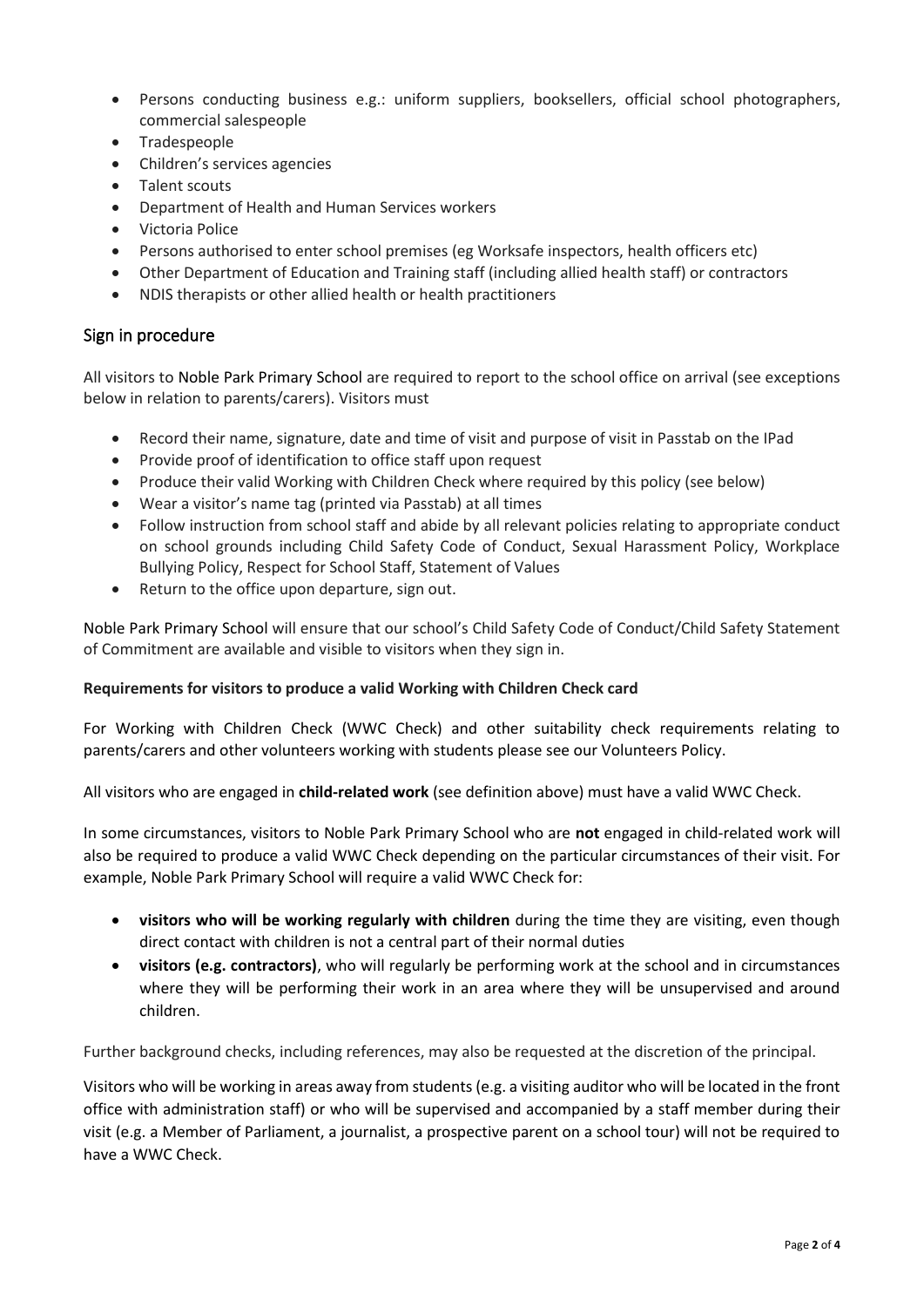Sworn Victoria Police officers or sworn Australian Federal Police officers are exempt from requiring a WWC Check, but may be asked to verify that they are sworn officers by providing proof of identification.

Emergency responders are exempt from requiring a WWC Check, but may be asked to verify that they are emergency responders by providing proof of identification.

#### Invited speakers and presenters

On occasion, Noble Park Primary School may invite external speakers or providers to deliver incursions, presentations, workshops and special programs for our students. Consistent with Department of Education and Training requirements, Noble Park Primary School will:

- ensure that the content of presentations and programs by external providers contributes to the educational development of our students and is consistent with curriculum objectives
- ensure that any proposed visit, programs or content delivered by visitors complies with the requirement that education in Victorian government schools is secular and is consistent with the values of public education, Department policies and the *Education and Training Reform Act 2006* (Vic). In particular, programs delivered by visitors are to be delivered in a manner that supports and promotes the principles and practice of Australian democracy including a commitment to:
	- o elected government
	- o the rule of law
	- $\circ$  equal rights for all before the law
	- o freedom of religion
	- o speech and association
	- o the values of openness and tolerance
- respect the range of views held by students and their families.

#### Parent visitors

We understand that there may occasionally be a reason why a parent or carer may want to speak to or see their child at school, during school hours.

If there is a particular pressing or unavoidable issue that cannot wait until the end of the school day, we ask that parents or carers call the school office to make the request to speak to or see their child during school hours.

We also ask that parents avoid arranging to visit their children at school wherever possible, as this can cause inappropriate disruptions to the school day.

All parents or carers who visit our school during school hours, other than for the purposes of school pick-ups and drop offs or for specific school events (eg parent teacher interviews, concerts, assemblies etc, are required to sign in as a visitor at the school office. Student lunches are to be left at the school office.

#### Other visitors

All business operators, tradespeople and other visitors attending the school to conduct work must report to the school office upon arrival for instruction and follow the sign in procedure outlined above.